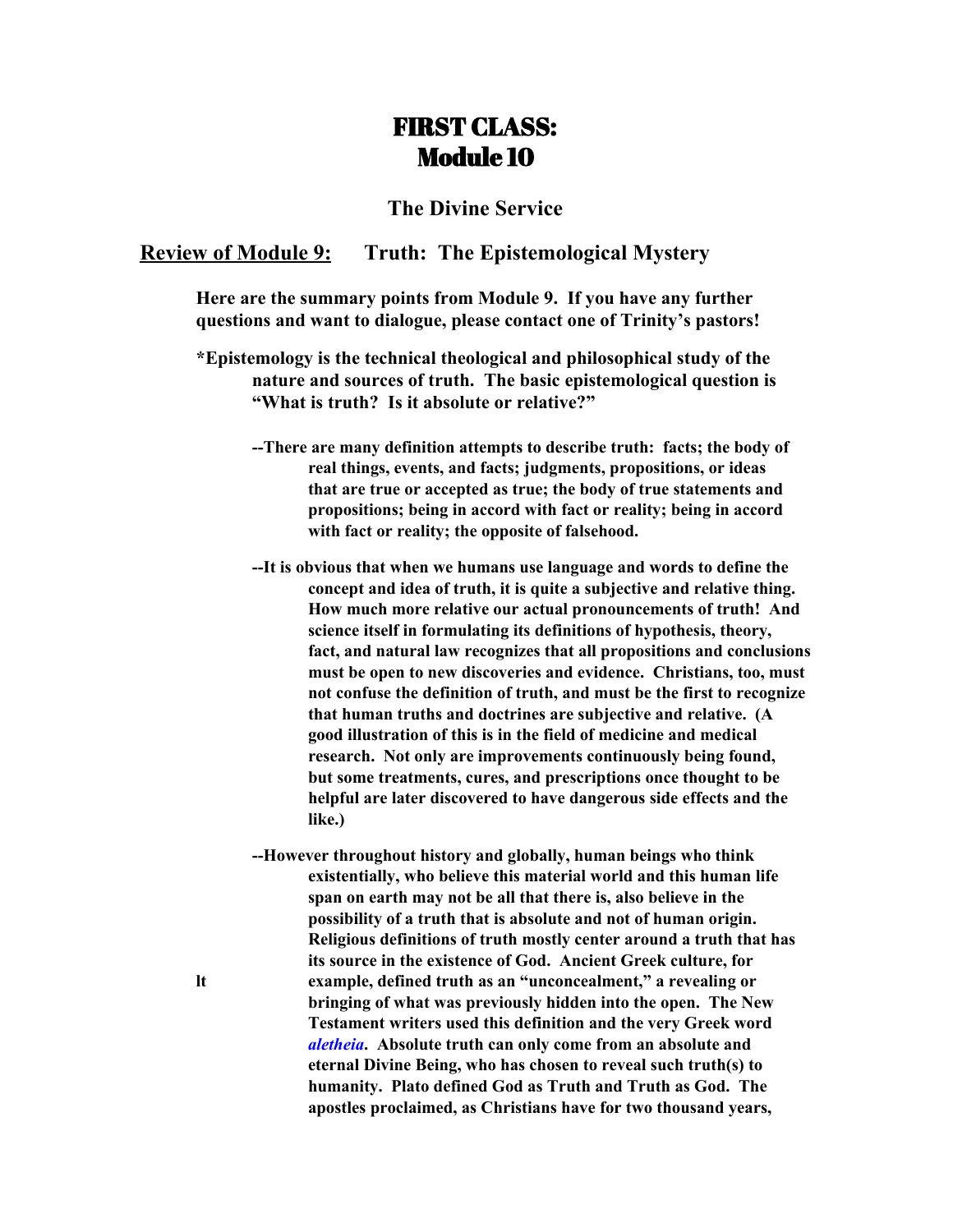**this same message with the Good News (Gospel revelation) that God is not abstract or merely spiritual anymore—He has become Human in Jesus of Nazareth! He and His Word are truth!**

- **\*Christians share this Good News that God has revealed Himself in two covenants He Himself has made with humanity. In His first covenant, His Word/Truths He commanded to be recorded by His own chosen prophets in 39 documents; in His second covenant, He also chose apostles and evangelists to record His Word/Truths in connection with the coming into human flesh of His Son. 27 more documents preserve these absolute truths. These 66 books are bound together in the Holy Bible.**
- **\*The Bible teaches about itself that the Third Person of the Triune God, the Holy Spirit, inspired the authors of the books of the Bible, in such a perfectly divine manner that the very words, sentences, and thoughts expressed in the Bible are without error and totally and completely infallible. This is why Christians say the Bible is absolute truth.**
- **\*Christians realize that other world religions and cults claim to have such direct revelations from God instead of or in addition to the Bible. Hindus and Buddhists have countless numbers of written texts and spiritual guides that bring enlightenment through absolute spiritual truths. Muslims have the final and most authoritative revelation from God in the Koran. The Church of Jesus Christ of Latter Day Saints points to the Book of Mormon, The Pearl of Great Price, and the Revelations to its Presidents as absolute truths from God. There are even some Christian theologies that claim the Holy Spirit is still giving direct revelation to certain "charismatically-gifted" members of the Church.**
- **\*Christians who adhere to the text of the Bible as the Word of God, and hold it alone to be the supreme authority in matters of doctrine and divine truth, subjecting the gift of human reason, and all other traditions and human rites to its ultimate authority, also reject the false claims of authorities and truths that contradict, take away, or add to it.**

**In this lesson we will take a look at the Divine Service in theology and practice. Before completing this Module, read the brief definition of worship in the Explanation to your Catechism, pages 358-359.**

**\_\_\_\_\_\_\_\_\_\_\_\_\_\_\_\_\_\_\_\_\_\_\_\_\_\_\_\_\_\_\_\_\_\_\_\_\_\_\_\_\_\_\_\_\_\_\_\_\_\_\_\_\_\_\_\_\_\_\_\_\_\_\_\_\_\_\_\_\_\_\_\_**

**The highest worship of God is f\_\_\_\_\_\_\_\_\_\_ that receives gladly from Him all that He promises us in His Word. And faith comes to us, as we have learned, as a free gift of God; that we become believers is completely and**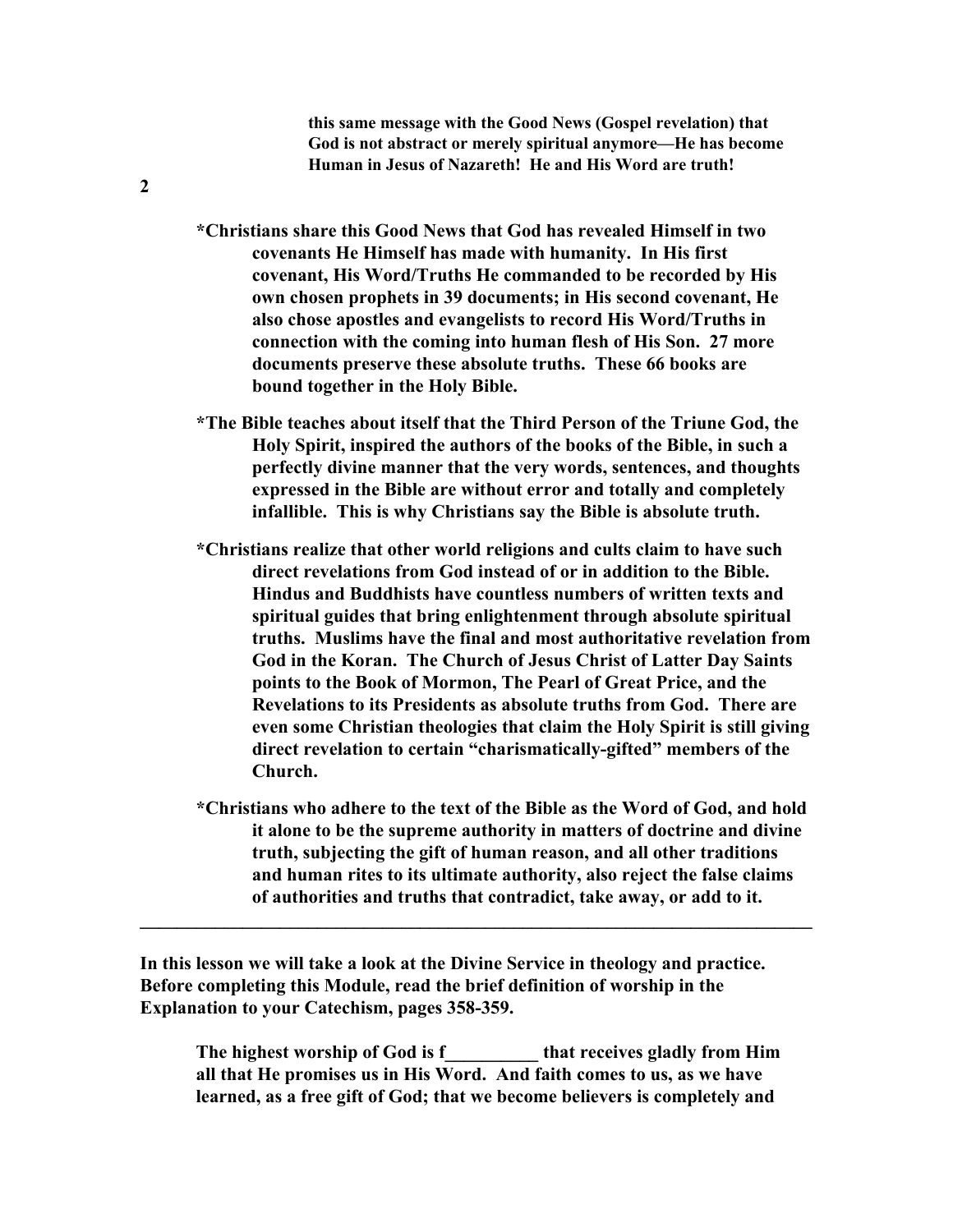**totally His work and action, as He sends His Holy Spirit through the Gospel that comes to us in His own Means of Grace—the Word, Baptism, and Communion. Through these Means Jesus Himself continues to come to us, to be present with us, to nourish and preserve our faiths.**

**Read Matthew 20:28. Here Jesus lays down a foundation for the Church, practically establishing Who He is and why He came to be among us. It is a paradox, and therefore difficult for us to understand, to keep in mind, and to consistently practice!**

**He says, "** [I] **the Son of Man came not to be s\_\_\_\_\_\_\_\_\_\_\_\_\_, but to s\_\_\_\_\_\_\_\_\_\_\_\_\_\_, and to g\_\_\_\_\_\_\_\_\_** [My] **His life as a ransom for many.**

**Read what happened at the evening Passover Meal just hours before Jesus would fulfill His promise and mission and die on the cross to pay for the sins of the whole world, to reconcile humanity to God, and to defeat the power of sin, death, and Satan on the earth: John 13:1-17**

**What was Peter's objection to Jesus' service to him and his fellow apostles?**

**Notice the absolute truths Jesus establishes for the apostles and all future pastors and members of His New Testament Church:** *if I do not wash (serve) you will have no \_\_\_\_\_\_\_\_\_\_\_\_\_\_\_\_\_\_\_\_\_\_\_\_. . . You call Me Teacher and L\_\_\_\_\_\_, and you are right, for so I am. . . I have given you an e\_\_\_\_\_\_\_\_\_\_\_\_\_\_. . .a s\_\_\_\_\_\_\_\_\_\_\_\_ is not greater than His Master, nor is a m\_\_\_\_\_\_\_\_\_\_\_\_\_\_ greater than the One who sent him.*

**After Jesus' resurrection, as the angels at the tomb had instructed the women (Matthew 28:5-7), Jesus met the company of believers (1 Corinthians 15:6, more than 500 people!), among whom were the eleven Apostles, at a mountain retreat location Jesus had chosen. Read Matthew 28:16-20. Here He commissioned the Church for its mission. What truths did He lay down as foundational for their work?**

**\*He had been given all divine a\_\_\_\_\_\_\_\_\_\_\_\_\_\_\_\_. (that is, the Head of the Church, Jesus, is in full control with full power!)**

**\*His mission—their mission- was to make d\_\_\_\_\_\_\_\_\_\_\_\_\_\_ of all n\_\_\_\_\_\_\_\_\_\_\_\_ by what means? B\_\_\_\_\_\_\_\_\_\_\_\_ and T\_\_\_\_\_\_\_\_\_\_\_\_\_\_ His Words and commands. (Word and Sacrament)**

**\*And even though He would no longer be physically and visibly among them anymore—He would soon be on His throne in**

**3**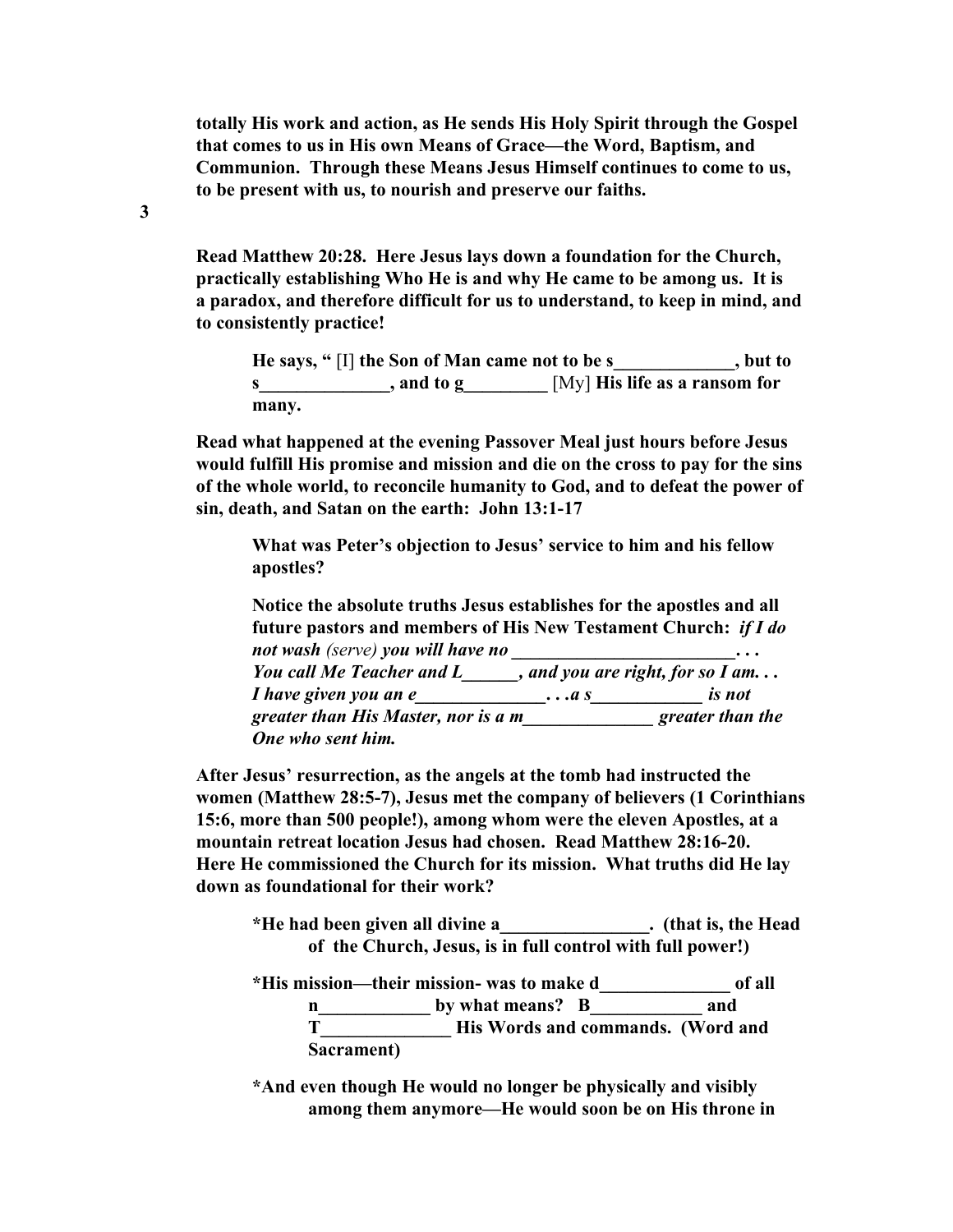**heaven, He would be with them a\_\_\_\_\_\_\_\_\_\_\_\_ to the very e\_\_\_\_\_\_ of the age, of history! (Not our ministry, His; not our fear, He is with us!)**

**And then after Jesus' Ascension into heaven (Acts 1:6-11) and His sending of the Holy Spirit on Pentecost, we see the very first Christian congregation in history, the Jerusalem Church, obey His directions to the tee. Read Acts 2:42**

**To what did they devote themselves foremost in their life, worship, and work together?**

> **To the a\_\_\_\_\_\_\_\_\_\_\_\_\_ t\_\_\_\_\_\_\_\_\_\_\_\_\_\_\_ and f\_\_\_\_\_\_\_\_\_\_\_\_\_\_\_\_\_\_\_ (the Word of God), and to the breaking of b\_\_\_\_\_\_\_\_\_\_\_\_ and p\_\_\_\_\_\_\_\_\_\_\_\_\_\_\_\_\_ (the Greek word implies corporate worship with the new holy meal, the Lord's Supper)**

**And later in the century, after the Christian Church had spread throughout the Roman Empire, the writer to the Hebrews would remind them of the central importance of continuing to assemble corporately to meet with Jesus as He had promised to always come in His Word, in His Holy Baptism, and in His Holy Meal. Read Hebrews 10:25 and 12:25a and 13:17**

**When a Christian n\_\_\_\_\_\_\_\_\_\_\_\_\_\_\_\_\_\_ attendance when the Church meets together (in the Greek** *leitourgia* **or liturgy; translated into the Latin** *Missa* **or Mass; into German as** *Gottesdienst***, God's Service; and now among us as Divine Service. . .the regular worship service with Communion). . .or r\_\_\_\_\_\_\_\_\_\_\_\_\_\_\_\_\_ to hear the preaching and teaching of the Word. . .or disobeys and despises the leaders who have been ordained to keep watch over s\_\_\_\_\_\_\_\_\_\_\_\_\_, that Christian is neglecting God, refusing to hear God's Word, and refusing to submit to God's authority. There is not Christian religion known in the Bible which consists only of a personal relationship between God and the individual believer. God has so designed it so that we have fellowship with Him and with our fellow Christians. In the Church He comes to sinners to convert, nourish, and preserve through His Means of Grace and within the context of family—the family of the Church. The family of the Church does not replace or supplant the families households that belong to the Church; the Church strengthens husbands, wives, parents, and children!**

**The heart and center of our Christian life together is the weekly Divine Service. Here is where we receive from our God His forgiveness, grace, and**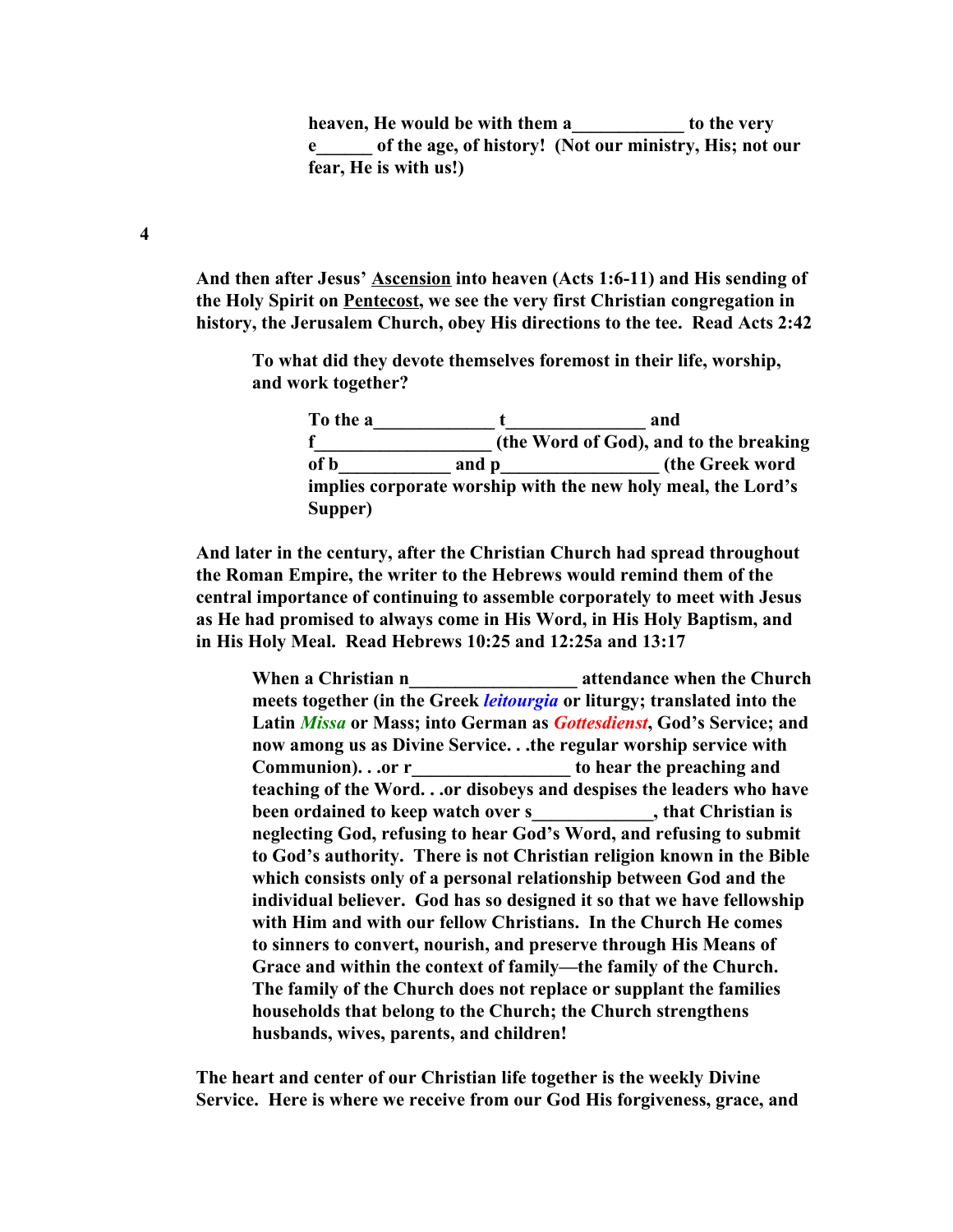**other blessings according to His design. He is with us everywhere we go and in our homes, but in the Divine Service is where He wants us to gather that Jesus, King of kings and Lord of lords, can serve us by continuing His work and ministry among us, also—forgiving and cleansing us from sin, healing and strengthening us, teaching and guiding us in His Word, feeding us in His Meal, and blessing us in our many vocational callings in the world.**

**5**

**Here is a summary of how the Divine Service brings the Word of God and Christ's Service to us:**

### **The Ringing of the Bells** *Calling the baptized people of God to the hour of Divine Service*

**Prelude** *Whether a musical or vocal piece, a time for quiet meditation and a resting of the mind, heart, and spirit in preparation for worship*

**(If there is a Baptism, it is usually conducted at this time, before entry into the sanctuary. Our Baptismal Font is in the narthex, not only for Baptisms, but for every worshiper upon entering the Sanctuary every week, to remember it is by the divine gift of Holy Baptism that we all enter the family of God)**

### **The Opening Hymn "Father, We Praise Thee"**

*(Before the Reformation in the 16 th century, choirs usually sang most of the hymns, introits, psalms, and canticles. Luther restored to the congregation active participation in the service, especially in the singing of hymns. Opening hymns usually are prayers to ask the Holy Spirit to come and be present, songs of adoration and praise, or songs that set the theme of the day.)*

### **Invocation**

*(From God's Word we know that wherever God places His Name, there He comes and is present to bless. God has put His Name—Father, Son, and Holy Spirit—on us in Holy Baptism. The Divine Service begins with this devotional formula, as a prayer asking God to be present in our sanctuary (our space and time), confessing what He has revealed in His Word about Who He is. The Divine Service is for the hallowing of the Lord's Name! Worshippers are encouraged to make the sign of the cross to remind them of their Baptism.)* 1 Kings 8:27-30; Matthew 28:18-20

- P: In the Name of the Father and of the Son and of the Holy Spirit
- **C: Amen.**

# **CONFESSION AND ABSOLUTION**

*(It is only through the forgiveness of sins that we enter into the life of heaven. To publicly and corporately confess our sins is to confess together the truth about our lives and to accept God's verdict that we have inherited original sin, have committed numerous actual sins daily against His will, and deserve divine punishments. The truth of our sin is answered by the truth of God's mercy and love as He Himself*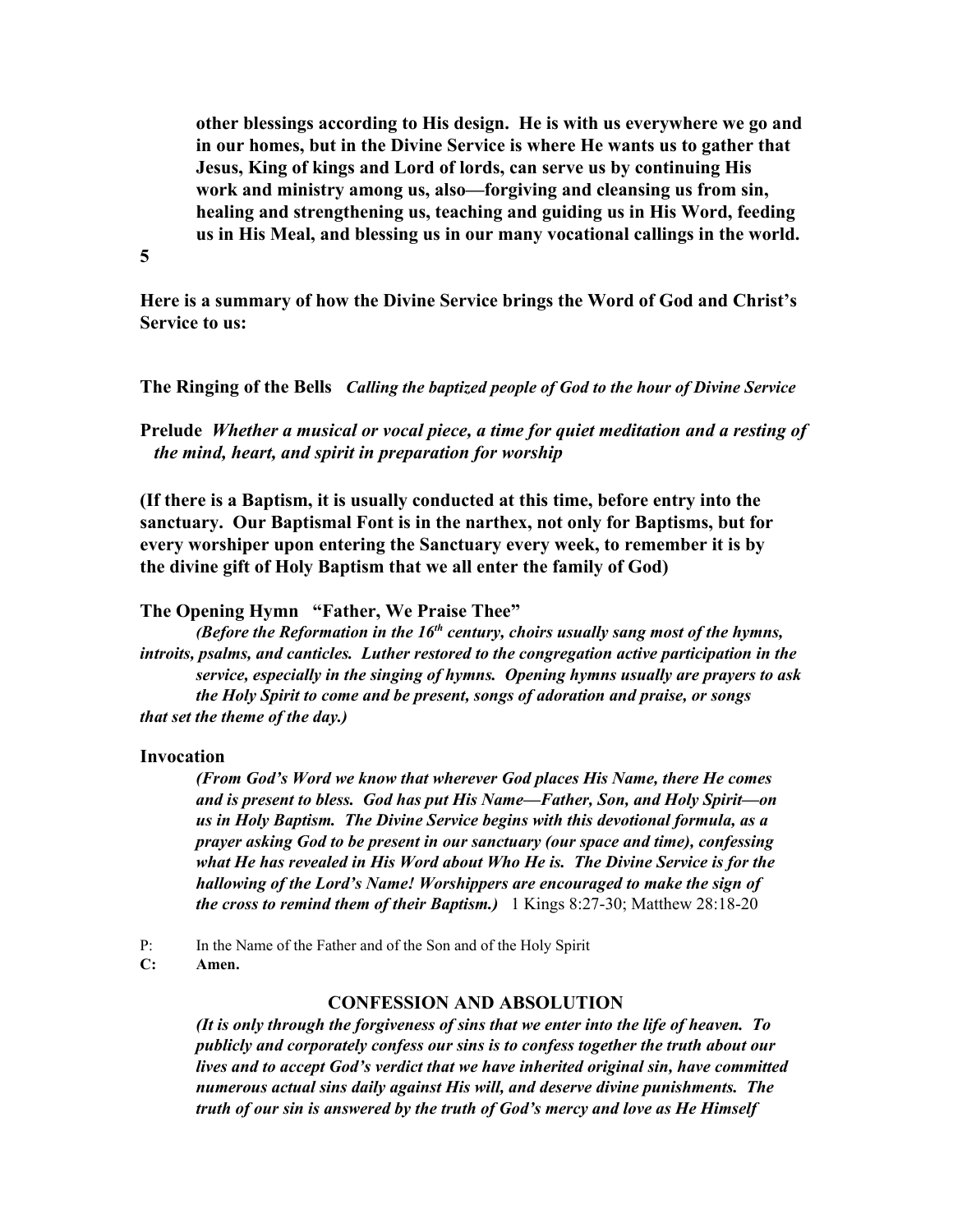### *speaks forgiveness through the voice of a man 'called and ordained' by Him as a servant of the Word.)* 1 John 1:8-10/ John 20:19-23

#### **Confession**

P: Beloved in the Lord! Let us draw near with a true heart and confess our sins unto God our Father, beseeching Him in the name of our Lord Jesus Christ to grant us forgiveness. [Hebrews 10:22 Our help is in the name of the Lord

**C: Who made heaven and earth**

### **6**

- P: I said I will confess my transgressions unto the Lord
- **C: And You forgave the iniquity of my sin**
- P: O almighty God, merciful Father,
- **C: I, a poor, miserable sinner, confess unto You all my sins and iniquities with which I have ever offended You and justly deserved Your temporal and eternal punishment. But I am heartily sorry for them and sincerely repent of them, and I pray You of Your boundless mercy and for the sake of the holy, innocent, bitter sufferings and death of Your beloved Son, Jesus Christ, to be gracious and merciful to me, a poor, sinful being.**

#### **Absolution**

- P: Upon this your confession, I by virtue of my office as a called and ordained servant of the Word, announce the grace of God unto all of you, and in the stead and by the command of my Lord Jesus Christ I forgive you all your sins in the Name of the Father and of the Son and of the Holy Spirit.
- **C: AMEN!**

# **SERVICE OF THE WORD**

*(The Service of the Word has its origins in the Jewish synagogue services, as the first Christians gathered around the Word of God they had come to know as the first (or Old) Testament, the Hebrew Scriptures (39 books from Genesis to Malachi). As Jesus showed them, those Words of God were all fulfilled in the life, death, resurrection, and ascension of Jesus Christ and His Word, which by the end of the first century had been inspired and recorded in the 27 books of the New Testament.)*

### **The Introit**

*(Having received forgiveness, we enter the Lord's presence with praise and thanksgiving. As each part of the liturgy is derived, for the sake of truth and purity, from the Word, so the Introit is most often drawn from the Psalms. In worship, we are essentially saying back to God what He has said to us! The Introit may be followed by the Gloria Patri, a short hymn of praise to the Trinity.)*

**All: Glory be to the Father and to the Son and to the Holy Spirit; as it was in the beginning, is now, and will be forever. Amen.**

### **The Kyrie**

*(Kyrie eleison is a Greek phrase meaning, "Lord, have mercy." The fabric of the Christian liturgy is a rhythmic succession of praise and petition. The Kyrie is a*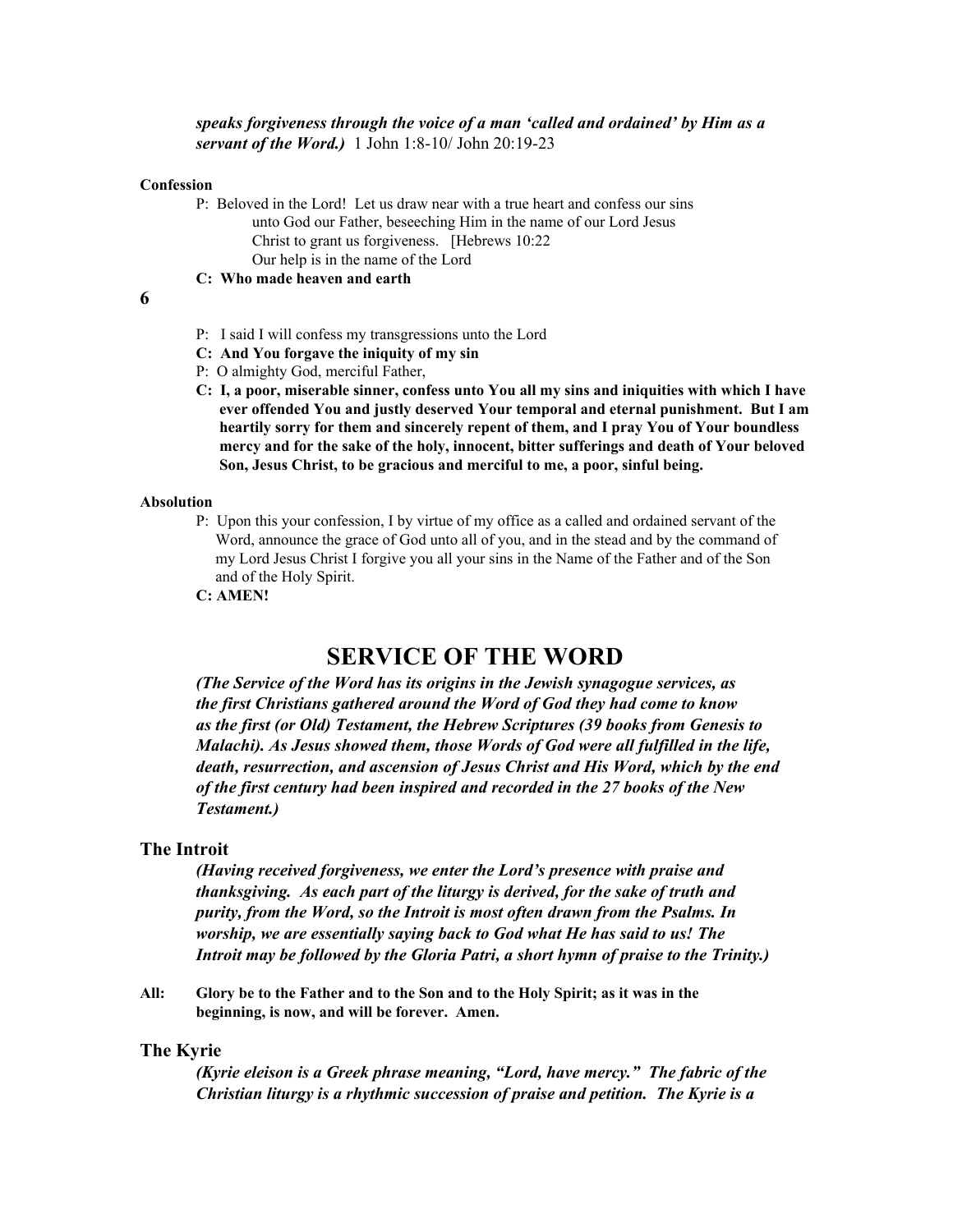### *somber expression of our absolute need for God's continuing grace and mercy; it is answered by a hymn of exalted joy and praise, echoing the anthem sung by the angel choir to the Bethlehem shepherds on Christmas Day.*

Mark 10:47, Hebrews 4:16; Luke 2:14, or Revelation 5:11-14 (This is the Feast)

**Lord, have mercy upon us, Christ have mercy upon us, Lord, have mercy upon us**

### **The Gloria in Excelsis**

**Glory be to God on high and on earth peace, goodwill toward men. We praise Thee, we bless Thee, we worship Thee, we glorify Thee, we give thanks to Thee for Thy great glory. Oh, Lord God, heavenly King, God the Father almighty. O Lord, the only-begotten Son, Jesus Christ; O Lord God, Lamb of God, Son of the Father, that takes away the sin of**

**7**

**the world, have mercy upon us. Thou that takest away the sin of the world, receive our prayer. Thou that sittest at the right hand of God the Father, have mercy upon us. For Thou only are holy; Thou only are the Lord. Thou only, O Christ, with the Holy Spirit, are most high in the glory of God the Father. Amen.**

### **The Salutation and Collect of the Day**

*(The Pastors stand before the congregation as servants of the Lord and of the Word. The vestments they wear cover their own personalities and gifts as the funeral pall covers the casket. They are not speaking on their own, but as ones sent by God to represent His Word. The Salutation is repeated three times in the full Divine Service—before the reading of the Word, the administration of the Sacrament of Holy Communion, and the Benediction. Pastors and congregation are bound together in Christ's love for one another. "Collectio" is a Latin word for prayer. The Collects for each Sunday of the Church year are an ancient collection of*

*prayers for the day based on the liturgical season and Scripture readings. They became an art form in themselves, with literary and poetic value, the essential merit in their spiritual content and brevity.)*

#### P: The Lord be with you

#### **C: And also with you**

#### P: Let us pray:

O God, by Your almighty Word You set in order all things in heaven and on earth. Put away from us all things hurtful, and give us those things that are beneficial for us; through Jesus Christ, Your Son, our Lord, who lives and reigns with You and the Holy Spirit, one God, now and forever.

**C: Amen.**

### **[Sit]**

### **The Scripture Readings**

*(The heart of the Service of the Word is the actual hearing of the precious Word of God. From the prophets we hear a reading from the Old Testament, followed by the Gradual, a brief bridge of praise linking the Old and New Testaments. Next we hear from an Apostle from one of the New Testament Epistles. We anticipate the Gospel reading from one of the four evangelists, preceded by the Alleluia verse, the most full expression found in John 6:63. Having been filled with the Word, we respond in song with The Hymn of the Day, as we anticipate hearing the Word proclaimed.)*

**The Old Testament Reading**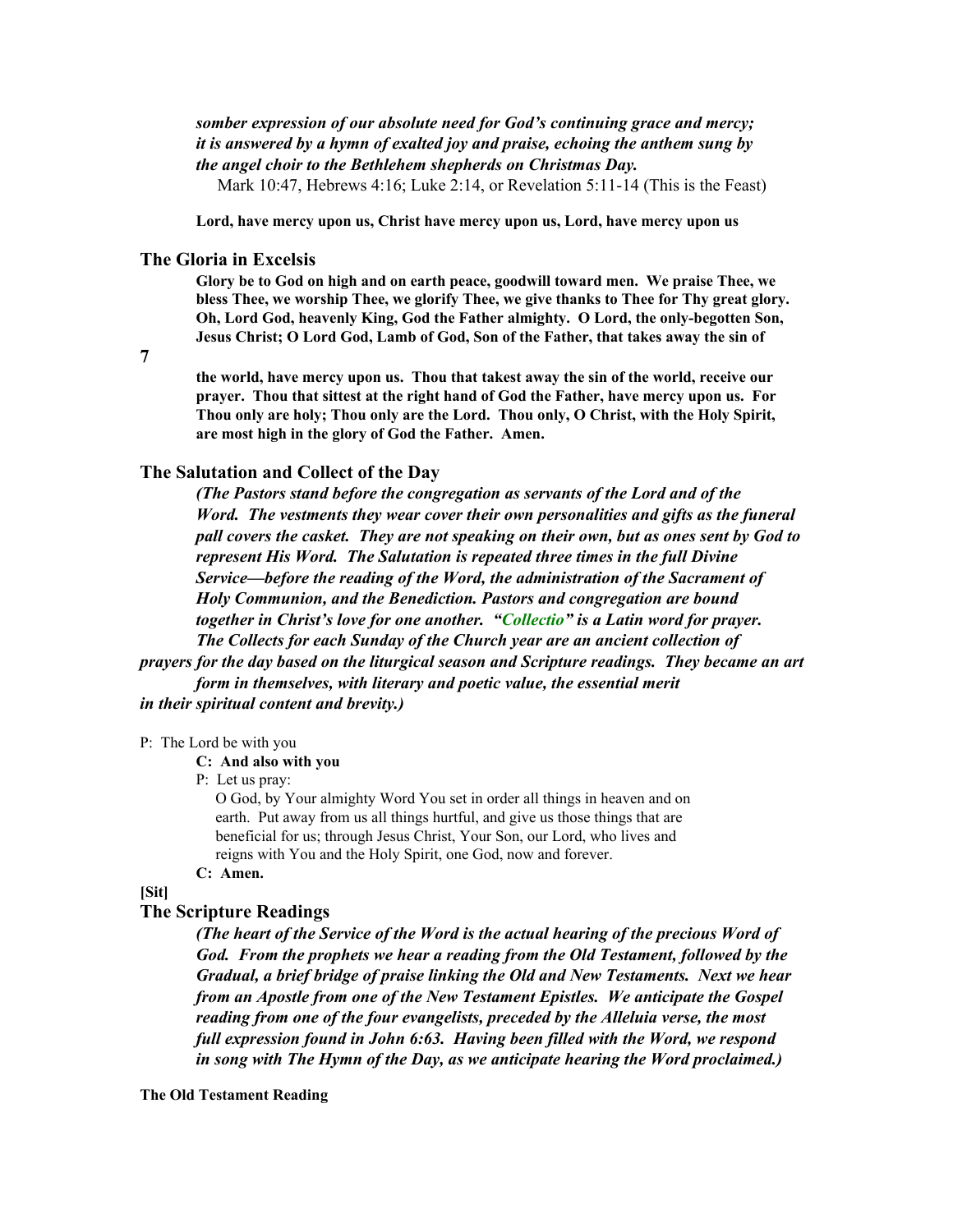This is the Word of the Lord **C: Thanks be to God!**

#### **The Gradual**

#### **The Epistle**

This, is the Word of the Lord **C: Thanks be to God!**

### **Alleluia and Verse**

#### **The Holy Gospel: Luke 7:1-10 [Please Stand]**

P: The Holy Gospel according to Saint Luke, the seventh chapter: **C: Glory to You, O Lord.**

### **8**

This is the Gospel of the Lord **C: Praise to You, O Christ!**

### **The Creed**

*(There are three ancient and universal Creeds, or confessions of faith and doctrine the Apostles, Nicene, and Athanasian. The Creed is a response to the Word just received. It is a public af irmation and confession of Biblical doctrine and teaching. It is a renewal each time we say it of our Baptismal vows. It binds Christians of all ages together in a comprehensive statement of the fundamental truths of the faith. Again, it says back to God what He has revealed and said to us. Worshippers should speak the Creed with joy and humility. The Creeds were inserted into the liturgy after early struggles and doctrinal conflicts in order to defend the Christian truth. It is for this content and substance that Christians who are called upon to die for Christ's sake do so with courage, peace, and hope.)*

### **[Sit]**

### **The Hymn of the Day**

#### **Sermon**

*(In continuity with the prophets, apostles, and evangelists, the Christian Pastor is called upon to preach and teach. His sermons should generally be based on one of the Scripture lessons for the day, since these appointed texts—known as pericopes—used by all liturgical churches, are arranged so that the entire contents of the Bible are unfolded in a complete cycle over three years. This af ords the most complete edification. When the Pastor speaks, proclaims, and teaches in faithful witness to the Word, our Good Shepherd Jesus's own voice is heard calling, gathering, and enlightening His flock.)*

**[Stand] The Prayer of the Church**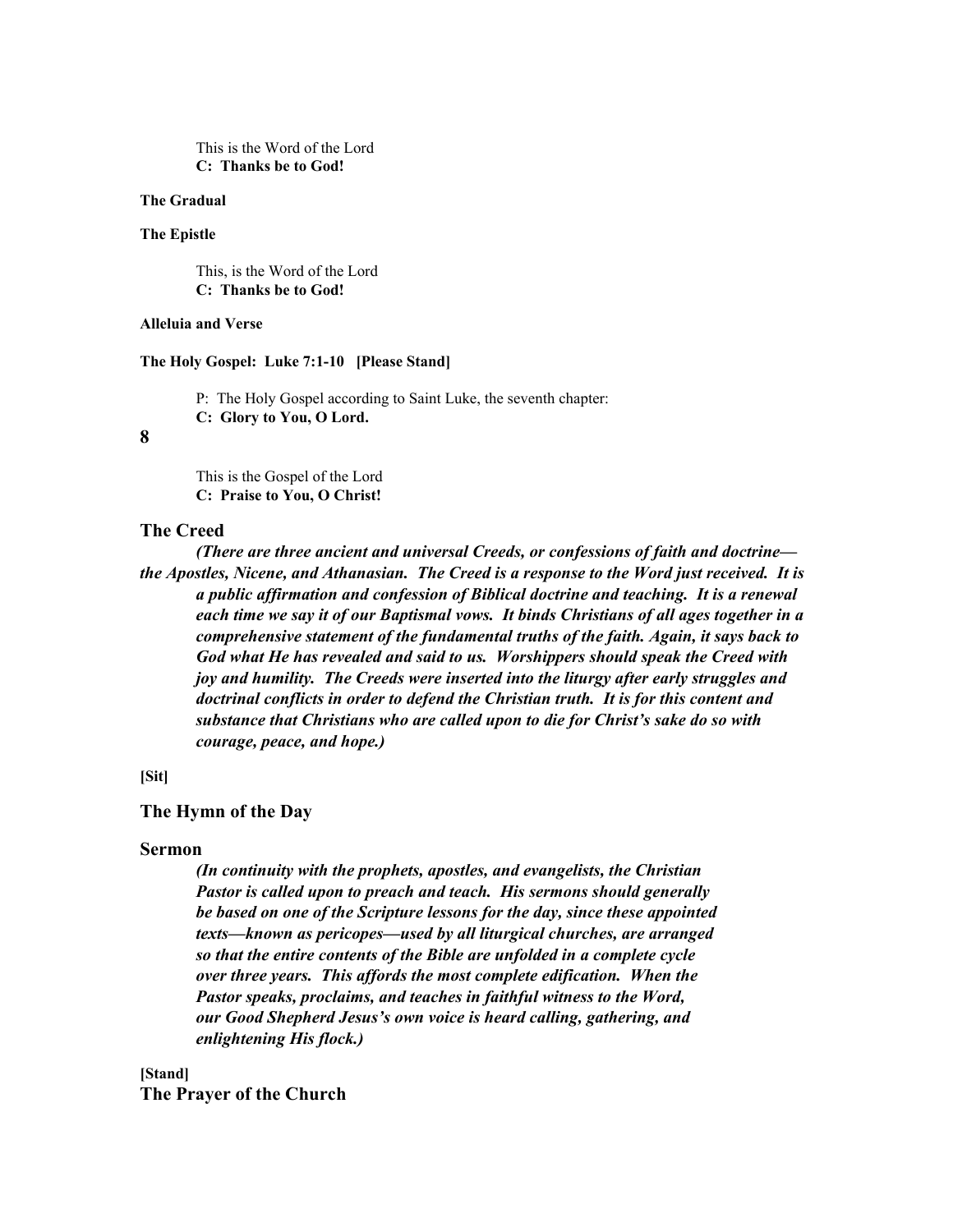*(Having been fed by the Word of God, again the congregation responds in faith. In this prayer, the congregation exercises fully its privilege and responsibility as the royal priesthood of all believers. This is the Church at work, bringing intercessions for the Church throughout the world, for the world and its governments, and for particular needs within the lives of the members of the local congregation.* 1 Timothy 2:1-6

**[Sit]**

### **The Offering**

*(Having received such generosity from our heavenly Father, who is the Author and Giver of every good gift, the congregation now brings its tithes and of erings as a "first fruits" of all God has given. While financial support is one way the congregation supports the work of the Church as Christ continues to build His kingdom among us, during the of ering the worshipper also contemplates his/her giving of time and talents for the mission and ministry being carried out in the congregation.)*

**9**

#### **SERVICE OF THE SACRAMENT**

*(Just hours before His arrest and execution Jesus met with His disciples for the Passover meal and established the New Covenant, instituting a new holy meal for the New Testament people of God. The Lord's Supper is also, along with Baptism and the Word, a means of grace with. In the Real Presence of the Christ, great blessings are given to those who, in faith, receive this divine Mystery and miraculous gift. The second use of the Preface is followed by a Proper Preface for the season; these are the oldest parts of the communion liturgy. The Sanctus (Latin for 'holy') unites the worshippers with the song of the angels (Isaiah 6:2-3) and with the great Messianic Psalm (118); this was also sung to Jesus in His Triumphant entry into Jerusalem. The Prayer of Thanksgiving is followed by the Lord's Prayer, which in this use, is the "table prayer" with which we come to the Holy Meal. The Pastor speaks the very words of Jesus: it is always God's Word alone that gives and bestows what It declares. We come hungry and thirsty for Jesus, and He feeds and refreshes us. Luther wrote, "Our Lord is at one and the same time the chef, the cook, the butler, the host, and the food!")*

# **[Stand]**

**The Preface**

P: The Lord be with you **C: And also with your spirit** P: Lift up your hearts **C: We lift them to the Lord** P: Let us give thanks to the Lord our God.

### **The Proper Preface**

### **The Prayer of Thanksgiving**

### **The Sanctus**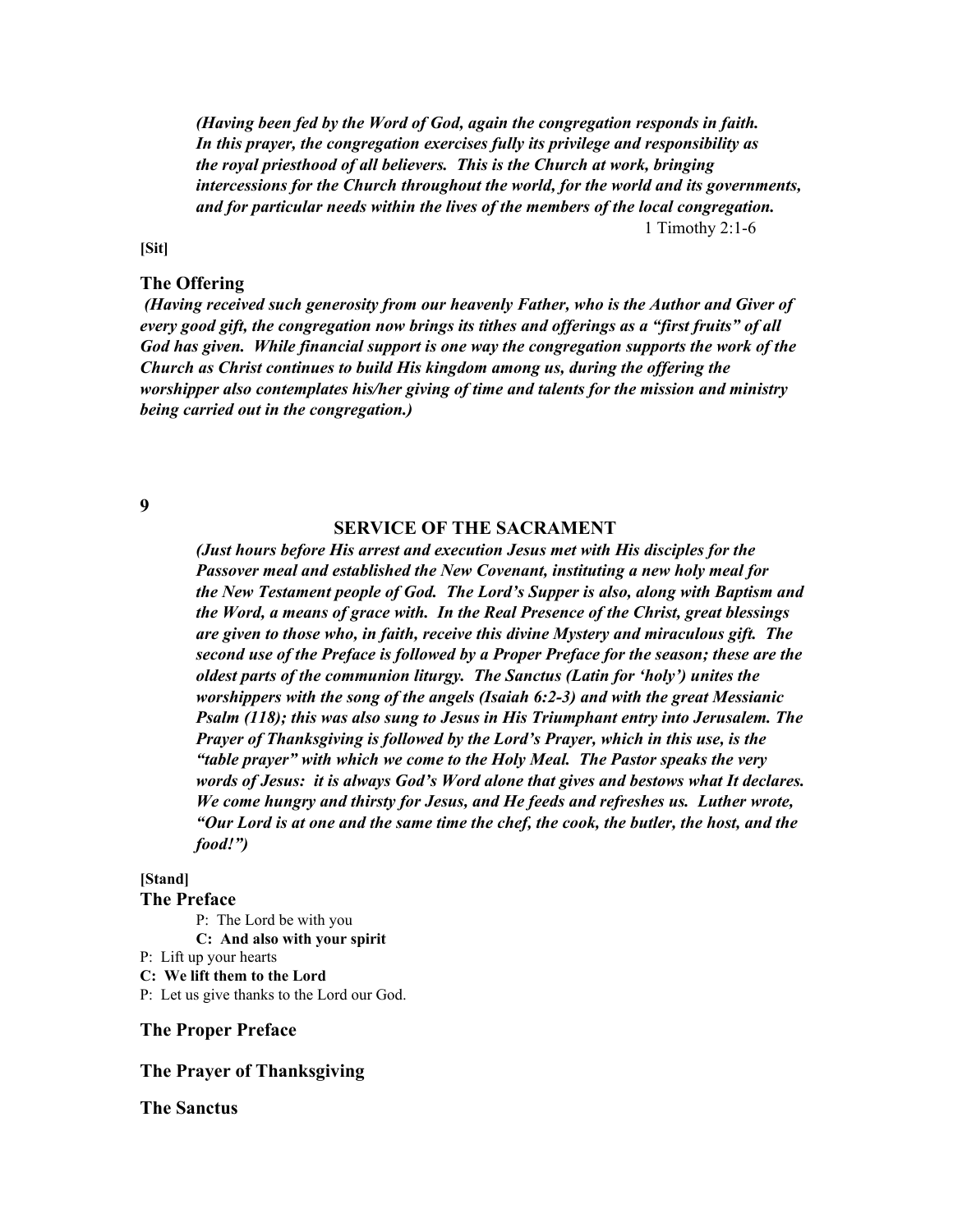**Holy, holy, holy Lord God of Sabaoth; heaven and earth are full of Thy glory. Hosanna, hosanna, hosanna in the highest. Blessed is He. Blessed is He. Blessed is He who comes in the name of the Lord. Hosanna, hosanna, hosanna in the highest.**

### **The Lord's Prayer**

**Our Father who art in heaven, hallowed be Thy name Thy kingdom come, Thy will be done on earth as it is in heaven Give us this day our daily bread And forgive us our trespasses as we forgive those who trespass against us And lead us not into temptation, but deliver us from evil. For Thine is the kingdom and the power and the glory forever and ever Amen.**

### **The Words of Institution (Spoken by the Pastor)**

**The Peace ("Pax Domini" is the "The peace of the Lorfd")**

(As the peace of God is given to us in this Sacrament, it is now time to lay aside all *ill feelings, grudges, bitterness, anger, and hatred towards anyone, especially our fellow Christians, and everything else in our lives that stands in contradiction of God's Word and will for us.)*

P: The peace of the Lord be with you always **C: Amen!**

### **The Agnus Dei**

*(Introduced into the liturgy about A.D. 700, based on John 1:29, "Behold, the Lamb of God who takes away the sin of the world," in fulfillment of Isaiah 53, this hymn connects Jesus' sacrifice on Good Friday with the sacramental elements about to be received.)*

**O Christ, Thou Lamb of God, that takest away the sin of the world, have mercy upon us O Christ, Thou Lamb of God, that takest away the sin of the world, have mercy upon us O Christ, Thou Lamb of God, that takest away the sin of the world, grant us Thy peace. Amen.**

### **[Sit]**

**The Distribution of the Body and Blood of Christ** (Matthew 26:26-29; Mark 14:22-25; Luke 22:14-20; John 14:27; 1 Corinthians 10:16-17 and 11:23-29)

*Hymns are sung during the Distribution that teach the doctrine of The Lord's Supper or help strengthen the theme(s) of the day from the Scriptures and sermon*

### **[Stand]**

### **The Nunc Dimittis**

*(Having received the divine gift of our Lord's Body and Blood for our strength and salvation, like Simeon in Luke 2:29-32, we have seen and touched the Lord in the miracle and mystery of Holy Communion. We depart in peace and joy singing Simeon's song. Other songs of thanksgiving may also be sung. A spoken prayer of thanksgiving asks God's Word to have its way with us in our*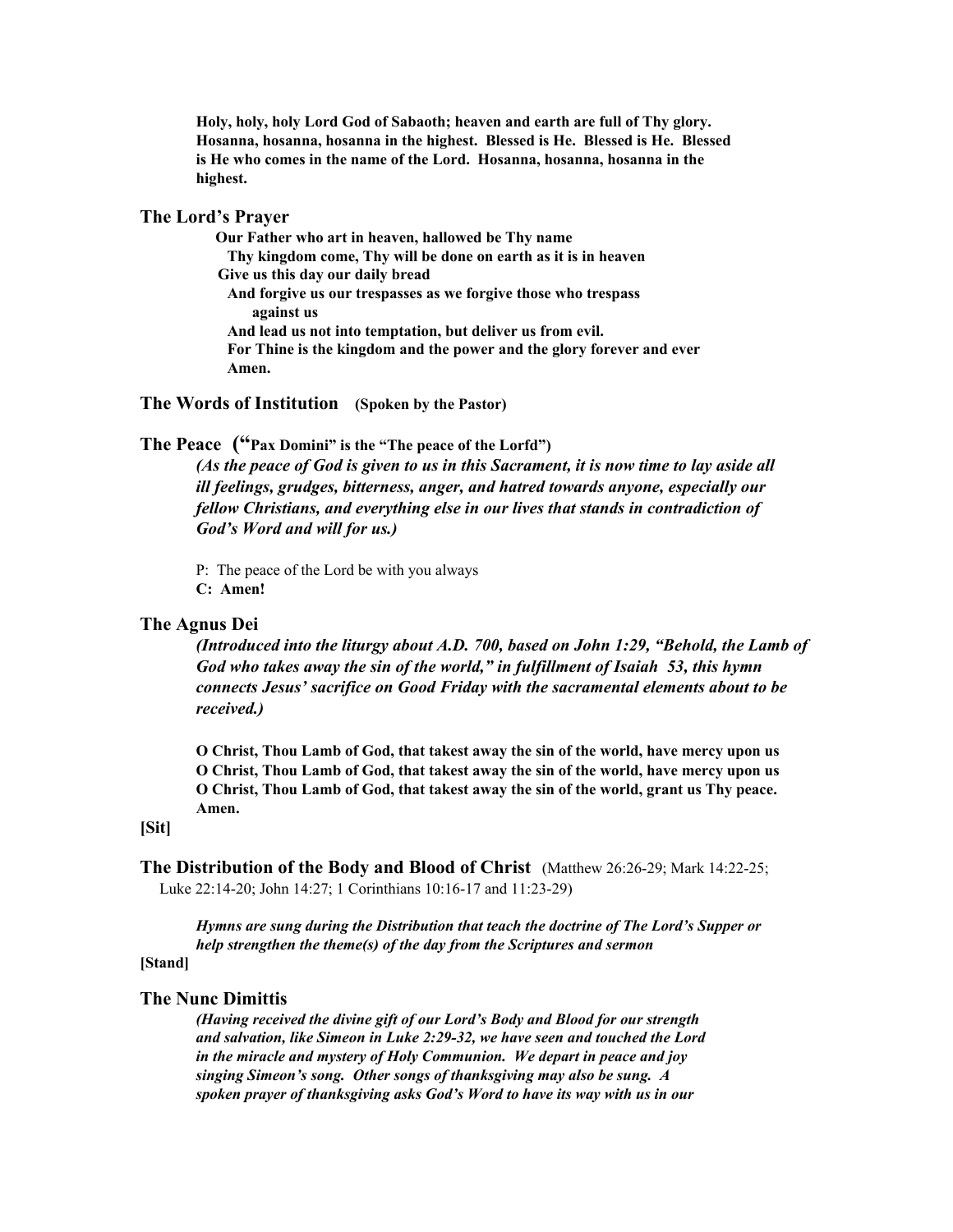#### *daily lives that we would live in Christ by faith and in our neighbor by love.)*

**Lord, now lettest Thou Thy servant depart in peace according to Thy Word; For mine eyes have seen the salvation, which Thou hast prepared before the face of all people, a light to lighten the Gentiles, and the glory of Thy people Israel. Glory be** to the Father and to the Son and to the Holy Spirit. As it was in the beginning, is now, **and ever shall be, world without end. Amen.**

### **The Post-Communion Collect**

### **The Salutation and Benedicamus**

*(The third Salutation is spoken, followed by the Benedicamus, a pre-Reformation doxology used at the end of each of the five books of the Psalms, as divided in ancient times: 41, 72, 89, 106, 150. This made the Benedicamus an appropriate, parallel conclusion to the Christian liturgy. The Benediction has been spoken over the people of God now for some 3500 years, first given to Aaron, Moses' brother, in Numbers 6:22-27. It is more than a prayer; it imparts what it promises to the faithful. With the Lord's Name given in Holy Baptism the Christian life begins; so the Divine Service begins by invoking that Name. At the end of the Divine Service that Name sends God's people back into the world to live in our callings as His faithful witnesses. . .(Romans 12:1-2). . .until someday the Word calls us home!)*

- P: The Lord be with you
- **C: And with your spirit**
- P: Let us bless the Lord
- **C: Thanks be to God**
- **11**

### **The Benediction**

- P: The Lord bless you and keep you.
	- The Lord make His face to shine on you and be gracious to you. The Lord look upon you with favor and give you peace.
- **C: Amen!**

#### **Postlude**

**In our churches of The Lutheran Church-Missouri Synod we have a common Hymnal, Lutheran Service Book, which contains five different settings for the Divine Service. There are other services for other occasions than regular Sunday morning service, and many Christian hymns and songs from every era of Christian history, including contemporary songs. This reflects the great reality of the Church as a timeless, global people marching through the centuries until the Last Day when we believe Jesus will return and restore God's original intention, design, and creation in a new heavens and earth, where we will live in our resurrected, glorified, and immortal bodies forever. "A foretaste of this feast to come" is what the Divine Service is all about!**

**Jesus instituted His Church in the world to proclaim the Gospel, and to administer the Sacraments according to the Word. These are the means of grace and the true marks of the Christian Church. We fail in our privilege and duty if we neglect either. Luther recognized in his time the Church's neglect of the Word of God and of true doctrine. American Christian churches have frequently failed to**